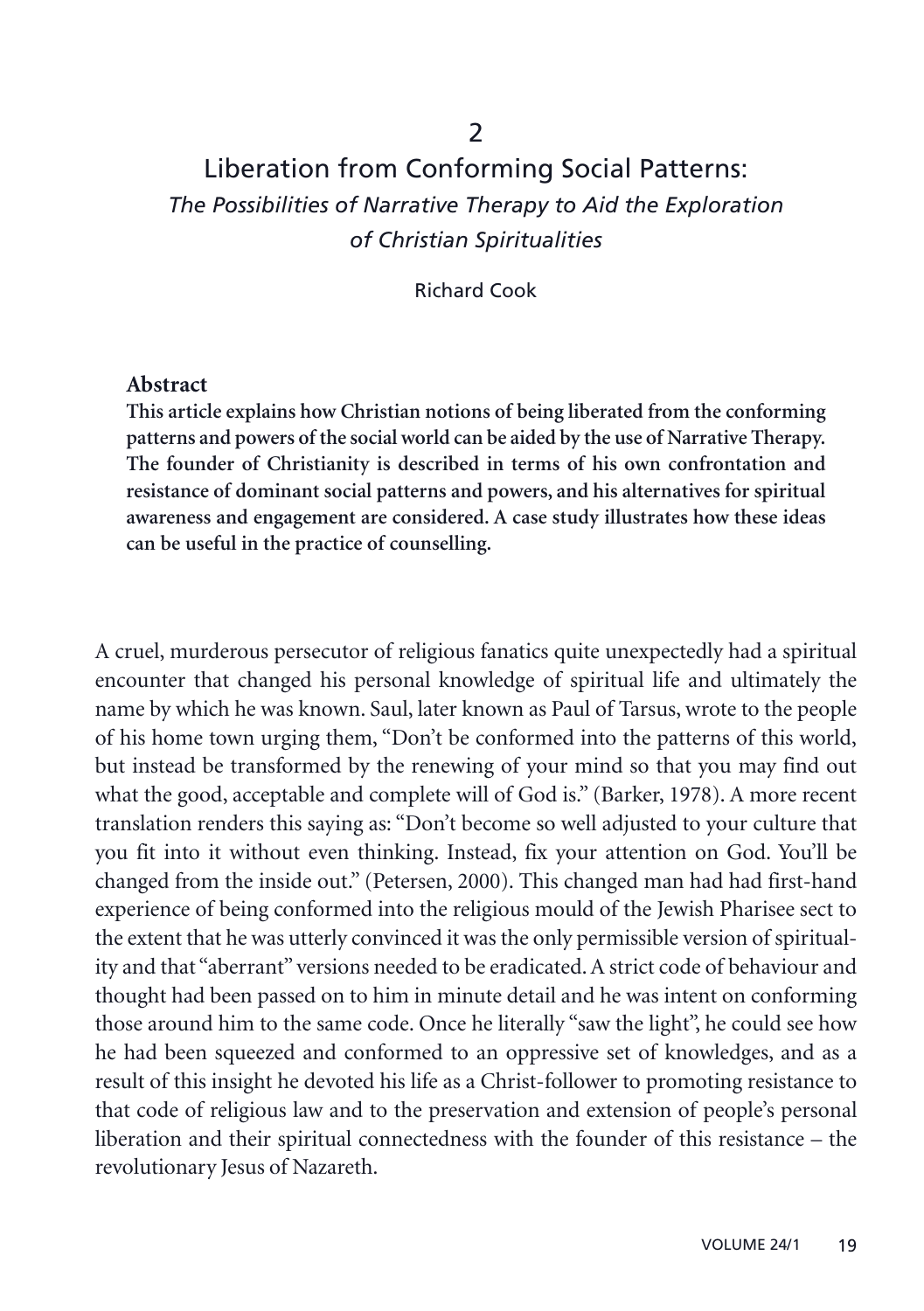Liberation in Christian theology relates to three main aspects of life. The first is spiritual. Spiritual liberation is described as a kind of birth process out of the domination of self-centredness (the sin concept), spiritual independence and malevolent spiritual forces and into a new realm – the Kingdom (or domain) of God where connection with the transcendent and eternal is discovered (Barker, 1978: Christian scriptures: John 3:1–8; Colossians 1:13; Romans 6–8). This leads to the second aspect, which is personal liberation – the gradual transformation of the disciple (learner) from the inside out as life-limiting patterns learned in social and familial contexts are gradually resisted and replaced by alternative ideas and practices (Barker, 1978: Christian scriptures: Matthew 23: 26; Romans 12: 2; 2nd Corinthians 3: 16–18). Thirdly, liberation relates to engaging with injustice, inequality, oppression and cruelty in the social world. It is about struggling for social change and includes standing alongside those who resist these practices. It is about seeking to construct alternative communities and ways of being guided by ideas about justice, equality, kindness, respect and freedom that have circulated in Jewish and Christian communities (Barker, 1978: Hebrew scriptures: Deuteronomy 15: 4; Proverbs 21: 13; Isaiah 58).

Liberation is also a theme in Narrative Therapy. Michel Foucault, whose writing was one of the inspirations for the development of Narrative ideas (Monk et al., 1997, p. 8; White, 1991), speaks of repression as the development of social rules (discourses) that delimit what is acceptable in speech and action (Foucault, 1990). He writes of how ideas about sexuality, for example, are negotiated in the social arena and how these discourses have become defining of the experience and practices of sexuality in Western society over the last 200 years (Foucault, 1994).

Foucault's process of analysis has influenced the Narrative idea of deconstructing the discourses related to whatever distress prompts a client to come to therapy. Deconstruction is the exploration of the ideas and rules embedded in social interactions that delimit acceptable thought, experience and behaviour in a particular context (Freedman & Combs, 1996; Monk et al., 1997; White, 1991). The purpose of this teasing out of discourses is to help make visible the repression and oppression that is occurring, since "dominant narratives tend to blind us to the possibility that other narratives might offer us" (Freedman & Combs, 1996, p. 39). Liberation in Narrative Therapy, then, has to do with the gradual resistance of these prescriptive ideas (Stacey, 1997, 2001) and the gradual noticing of micro-moments of time where alternative ideas are influencing the preferred thoughts and actions (practices) of those moments.

As Freedman and Combs (1996) show, there are fields of experience that Foucault did not discuss in depth (p. 39) – and religion and spirituality is one of them. Following Foucault, we can say that social ideas and prescriptions are constructing the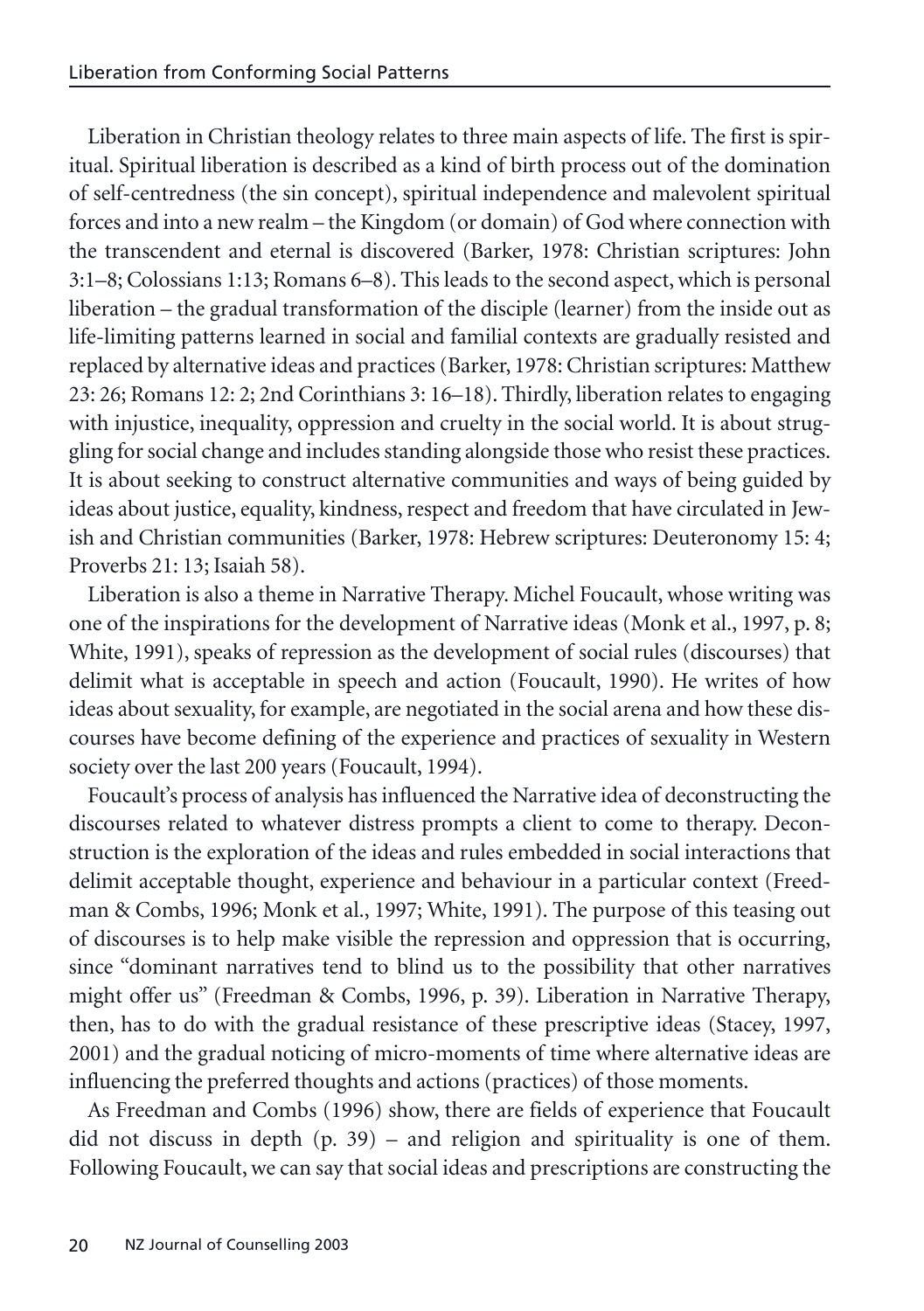experience and practices of religion and spirituality just as they construct the experience and practices of sexuality (Foucault, 1985) or illness (Foucault, 1975). Therefore, the exploration of oppressive prescriptions circulating in the language of Christian institutions such as family, church and Christian literature has the possibility of leading to glimpses of personal and social liberation by the adoption of alternative ideas and practices whose effects are life-enhancing.

Furthermore, this activity has a powerful precedent in the personage of Jesus himself. The Christian scriptures record evidence of Jesus confronting and resisting the prevailing narrative or story of religion, that God's acceptance was dependent on keeping up an outer appearance of goodness through myriad prescriptions for living. Such oppressive discourses were being circulated by the then ruling religious sect – the Pharisees. The radical Jesus protested and resisted these dominating strictures on the experience and expression of spirituality and articulated alternative ideas and practices of freedom, connectedness, equality, respect and genuineness. As such, he was mounting what Foucault called an "insurrection of subjugated knowledges" (Foucault, 1980, pp. 80–84) and proposing a "return of knowledge" – in Jesus' case, of a personal, liberating, compassionate, accepting and initiating God.

An example of this is found in the Christian scriptures in the account of Matthew, in chapter 23 and verses 4–12 of his writings:

*They tie up heavy loads and put them on people's shoulders, but they themselves are not willing to lift a finger to move them. Everything they do is done for men to see … they love the place of honour at banquets and the most important seats in the synagogues; they love to be greeted in the marketplaces and to have men call them "Rabbi." But you are not to be called "Rabbi," for you have only one Master and you are all brothers and sisters. And do not call anyone on earth "father," for you have one Father, and he is in heaven. Nor are you to be called "teacher," for you have one Teacher, the Christ. The greatest among you will be your servant. For whoever exalts himself will be humbled, and whoever humbles himself will be exalted.* (Barker, 1978)*.*

Here Jesus makes visible the power positioning (Monk et al., 1997) inherent in the dominant narrative: the religious "experts" holding the power to place emotional and spiritual prescriptions on people who, in order to be acceptable as "good Jews", are forced to carry unjust and unrealistic requirements, without help from those whose role it is to serve them. Jesus protests the narrative of "the show" – the idea that being called "teacher" and taking the place of honour is fitting for their higher position and knowledge. Jesus calls his followers to resist these ideas and the associated practices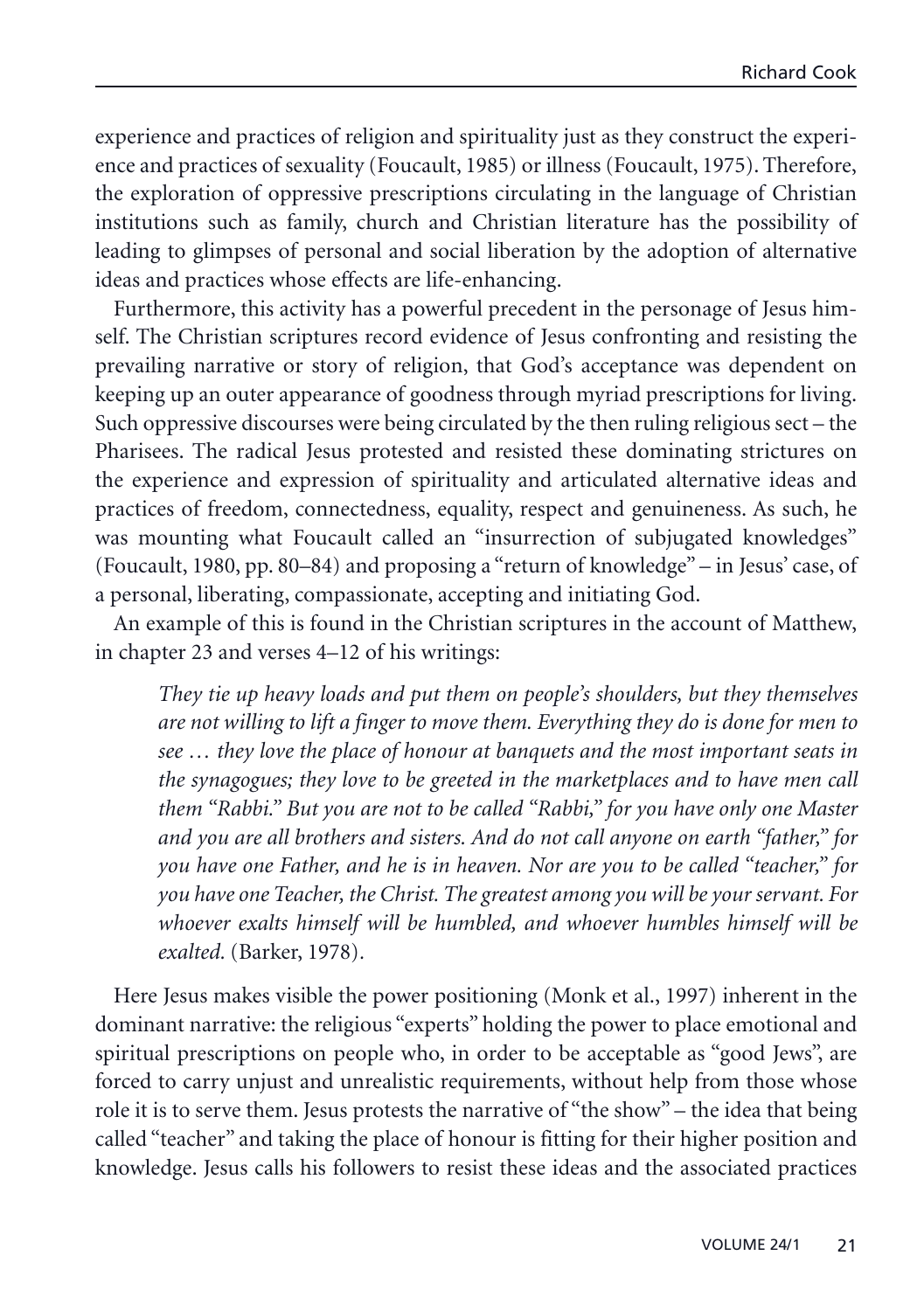and to create an alternative community where equality, humility and service are the guiding ideas. In the alternative narrative it is not the power holders who are important; the esteemed are those who serve – an inverse power relationship.

As an associate of Jesus, Matthew records Jesus confronting the religious powerholders at another time, saying:

*Woe to you, teachers of the law and Pharisees, you hypocrites! You clean the outside of the cup and dish, but inside they are full of greed and self-indulgence. Blind Pharisee! First clean the inside of the cup and dish, and then the outside also will be clean.* (Barker, 1978: Matthew 23: 25)

Here Jesus protests the dominant narrative of image that specifies the recognition of outer things as the way to be confident of the grace of God. Like a Narrative exploration, Jesus identifies the mechanism of influence of this dominant narrative: the coercion of others to live prescribed lives with their inner life unchanged by a connection with the life of God. He declares an alternative narrative: the Jesus-initiated notion of repentance or "metanoia" – a change of knowing – happens when one's inner life becomes connected to God and overflows in the fruit of a fully experienced and embodied life. As the ancient mystic Irenaeus later called it: the glory of God is a person fully alive! Similar to a Narrative process, Jesus advocates resistance of the dominant narrative and the adoption of an alternative narrative, one of genuineness and congruence, one that says, "attend to the inner place first and then the outer life will follow naturally".

In another example we hear Jesus further deconstructing the narrative of obligation to external law-keeping:

*Woe to you, teachers of the law and Pharisees, you hypocrites! You give a tenth of your spices – mint, dill and cumin. But you have neglected the more important matters of the law – justice (fairness), mercy (compassion) and faithfulness (commitment). You should have practiced the latter, without neglecting the former. You blind guides! You strain out a gnat but swallow a camel.* (Barker, 1978: Matthew 23: 23–24)

Here we see the law being imposed to constrain the tiniest things – herb gardens. Jesus announces an alternative narrative: a way of being the people of Yahweh's story – a people of justice, mercy and faithfulness. This was a story told about spirituality at some earlier times in the Jewish history before the Pharisee branch of Judaism rose to their powerful domination of the faith.

At least two things can be said from reading these accounts. Firstly, Jesus has set a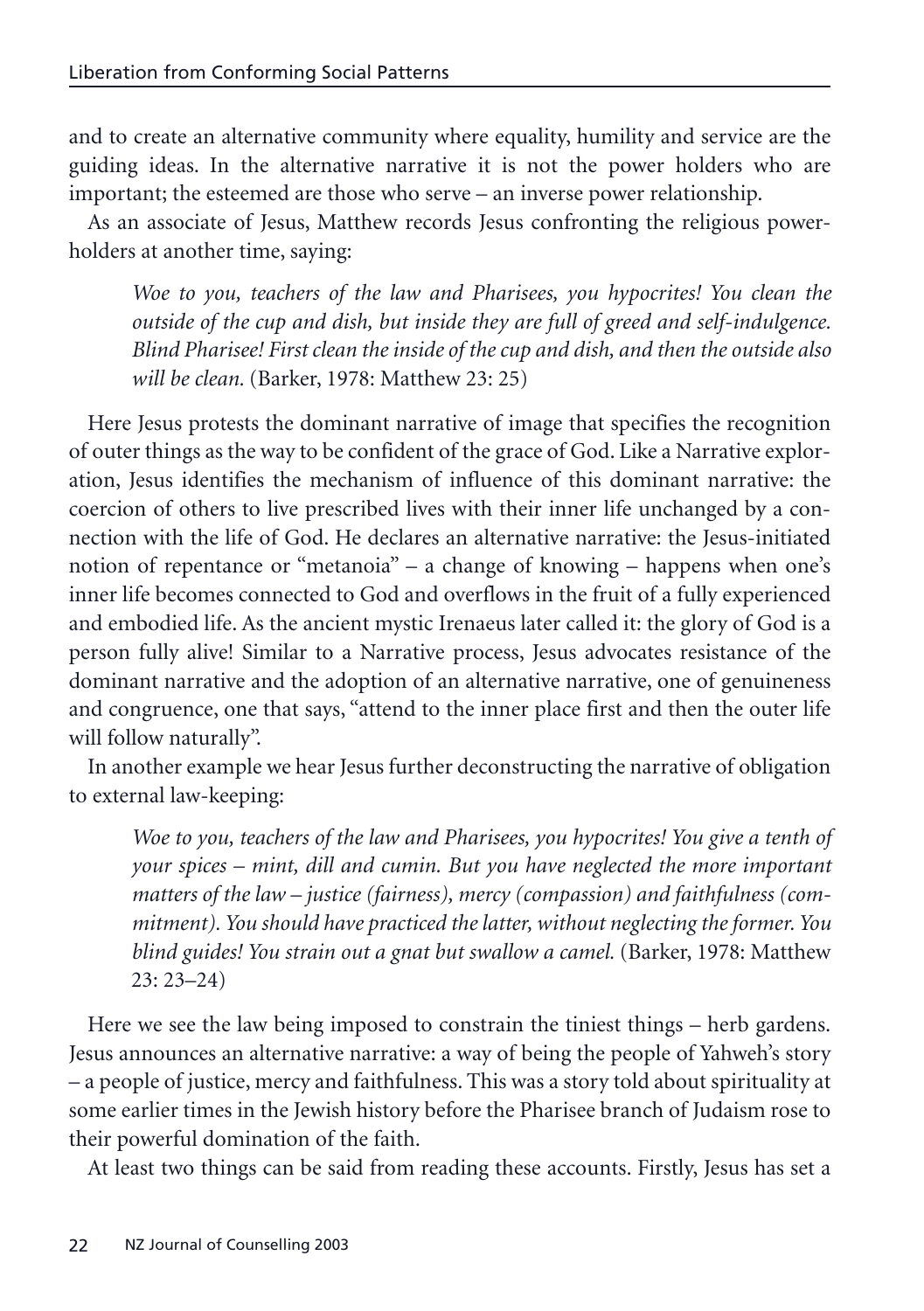precedent for the deconstruction of life-limiting prescriptions in religious circles. As a result, Christians can allow themselves to use Narrative explorations because their founder used a similar approach of deconstruction. Secondly, the sense of obligation for Christian clients to join in modern-day law-keeping and other such prescriptive narratives circulating in faith communities can be explored, just as narratives of gender or illness or family or relationship might be explored, all in the collaborative search for liberation (Cook, 2000a).

It is pertinent that in our time in history there is a greater divergence of prescriptions, with pockets of resistance to prescription altogether and a marked and rising awareness of spirituality in its broadest terms. Recent New Zealand research such as Alan Webster's (2001) work shows the large number of people who have a meaningful belief in God (64%) but do not attend a Sunday institutional church. Alan Jamieson's (2000) work has shown the variety of spiritual journeys New Zealanders are on. This seems to suggest that a number have abandoned the institutional organisation and are seeking spiritual insights and connections in a plethora of personal narratives.

So how might we be involved in this process of liberation as counsellors who are Christ-followers or as counsellors working with Christian clients? We can use a Narrative approach to deconstruct dominant Christian leadership discourse such as "the Pastor knows" and "the Pastor is the pinnacle position". The effects of a hierarchy of importance can lead to a story of inadequacy of a person's own knowing and lead them into a "try-hard" approach to gaining recognition for outer behaviour. This can all be mapped out with clients during counselling. The influential prescriptions can be deconstructed and micro-moments where clients have other knowledges, of their acceptability to God and of their worth to God, for example, can be traced.

A restorying of Christian leadership as serving the needs of others and of being brothers and sisters on a journey (White, 2002) opens up the possibility of constructing new effects: a community of respect, a valuing of the knowing of each member and of the mutuality of care. Seeking out alternative versions of Christian spirituality can revolutionise the hierarchical structure by flattening it out, esteem the giftedness of each other and value the ways those gifts contribute to a community of reciprocal nurture.

Narrative Therapy can also be used to deconstruct Christian discourses around obligation to do good works and maintain externals as "good Christian performers", a narrative that often produces effects like anxiety, trying hard and a sense of failure. A new story can be pieced together of times of connectedness to God and the place of genuineness and congruence. Restorying can explore flashes of seeing matters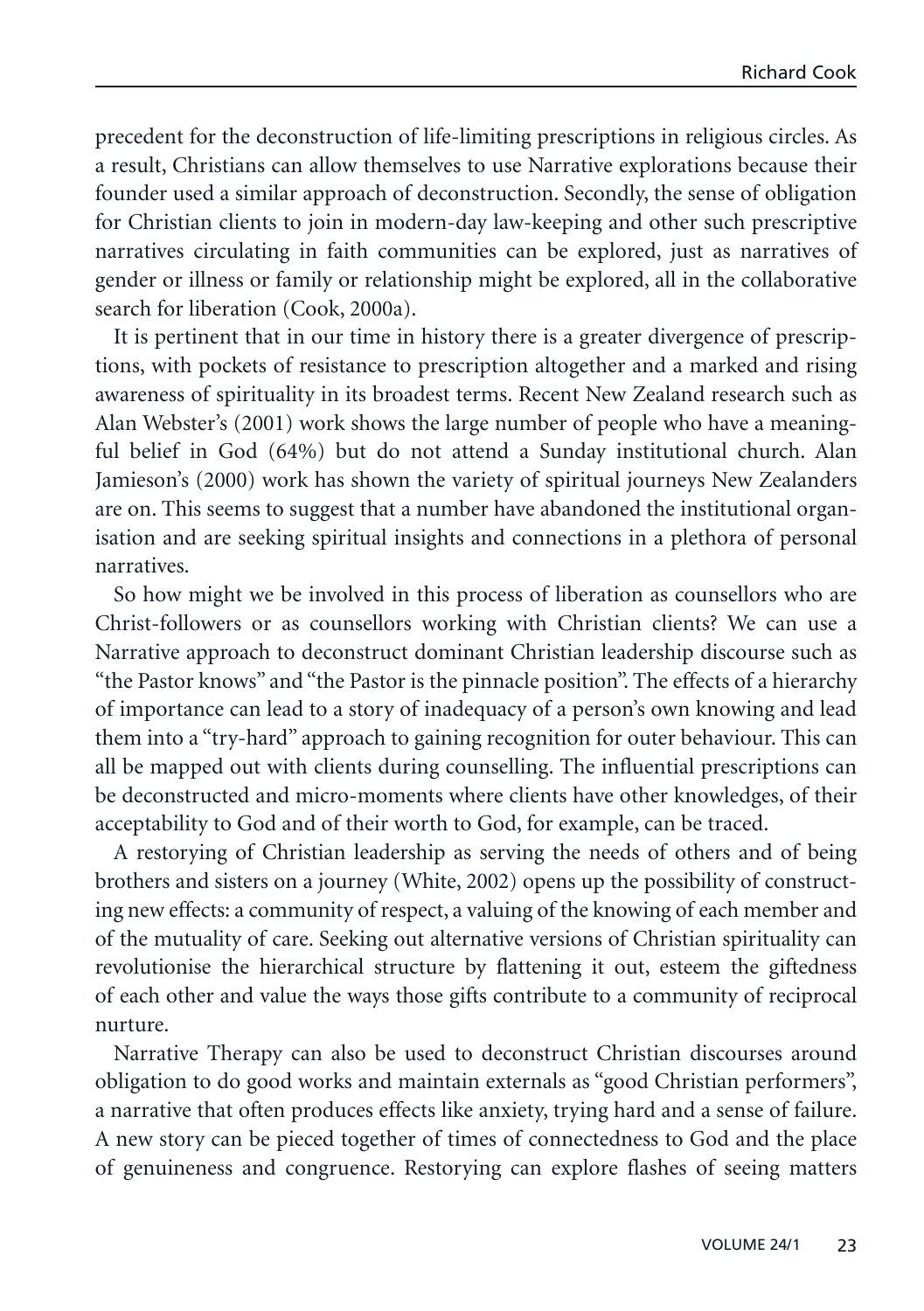of greater significance and even of a beginning commitment to issues of justice, compassion, equity and mercy.

The examples that follow illustrate some of the possibilities of this process with clients who identify themselves as Christians.

## **Some examples in practice**

A woman in her mid-thirties had been experiencing recurring panic attacks along with a sense of failure and dread of not measuring up. She described an extensive bookshelf of Christian self-help books and a general impression she held that she simply needed to try harder and be the person [her version of] God expected her to be. She had heard the same message in some Christian circles and had a dominating story of an acceptable Christian as friendly, frequently winning others over to a Christian commitment and needing to change herself successfully to be the many things that "an acceptable Christian" should be.

Counselling progressed over several months, identifying the version of a Christian she was trying to live and its inspirational discourses, such as,"a good Christian should be friendly to all … should win many to a Christian commitment and should be able to beat anxiety or panic". We mapped the effects, the history over two generations and the position of "the inadequate one" that the performance-training discourses (or messages) had presented to her. We saw, for example, how the discourse that "a good Christian doesn't feel panic and should be able to beat anxiety" was itself stimulating anxiety about having anxiety. We listed out the many, many dictates of "a good Christian woman" she had internalised in her church and self-help book interactions and saw how these instilled a pervading sense of failure and of herself as falling short.

Gradually she identified glimpses of where an alternative version had become visible to her – where alternative interpretations were inspiring a new story – that perhaps messages of Christian performance were stories of Western society and not of her faith's founder. For example, she spoke of moments of feeling she was allowed to "sit in the sun with Jesus". These were moments where she caught glimpses of acceptability, and a change of knowing dawned. In her words recently, "I got a new understanding of grace." These were initial steps in a gradual and on-going journey that still has many more conversations to thicken the plot of the alternative story (Morgan, 2000; White, 1995, 1997, 2000).

The second example involves a middle-aged couple whose experience had included pastoring several churches and raising several children. A range of messages about performance as a Christian family had persuaded them that "the children should all follow in the same path, be pure when they marry, stay married for life and come home for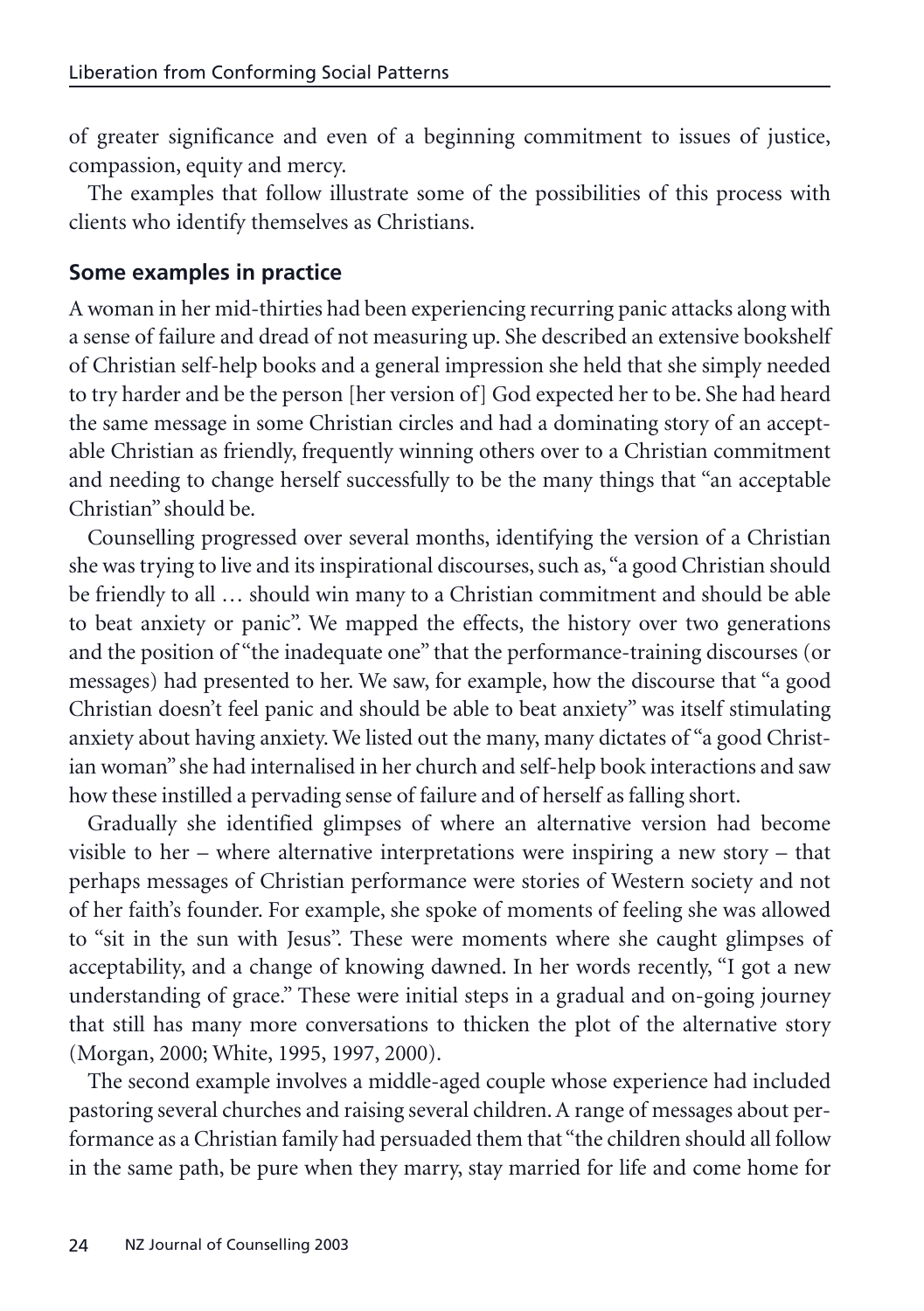happy family occasions". When the marriage of one of the children ended, these parents were distraught. Our conversation centred on their distress – how the child did not fit what they described as an ideal Christian family picture. The picture had developed in a context where powerful messages positioned parents whose children **were** sexually abstinent until their wedding day, were still together and always **seeming** to be happy, as "successful" families. "Failing" families, then, were those where there was pregnancy before marriage, or separation or even the presence of conflict. As my own research suggested (Cook, 2000b), success and failure discourses can hold enormous power over family members and inspire anxiety rather than possibility dynamics.

This family likened their journey to the smashing of an "ideal Christian family" picture. The picture frame lay cracked and broken and could never be mended back to the original design. Our work was to question the shame and failure messages that had become attached to the ideal picture and to piece together an alternative version of "Christian family". This entailed an alternative version of spirituality – leaving the "fitting the picture" pressure alongside the broken frame on the floor. They wove together fragments of a grace-based theology, a notion of the acceptance of God, of possibility, of God working things together for good, of the beauty of reality, of speaking personal truth and of weathering conflict and difference. They described a new picture emerging – one without poses, more of a "candid shot", with some members talking over coffee, others in a disagreement in the next room, kids telling parents about their frustrations with them and parents prepared to hear it. Interestingly, they wanted no constraining picture frame and were inspired by a view of God as a parent longing for, but accepting the choices of, created children.

In summary, Jesus of Nazareth's only recorded attacks were on the power-holders of the day who had enslaved the Jewish faith to become the opposite of its design (Douglas, 1987, p. 779). They were purveyors of discourses enslaving people to external expectations of goodness. Jesus deconstructed this discourse of externals, resisted and protested their power and made visible the positionings they imposed. He announced alternative narratives and offered alternative positionings that were revolutionary in the social world of his day. Christ-followers today often come to counselling weighed down by expectations to be a certain way at home, at church, in society and within themselves. The messages that keep these clients ensnared are imbued with a supernatural authority because they seem so closely aligned to "God" – the supreme authority figure. Revelation of the social nature of these conforming messages can lead to a gradual liberation into an alternative version of Jesus and of spirituality – one of connectedness to Love, a new knowing of acceptance and a collaboration with mercy.